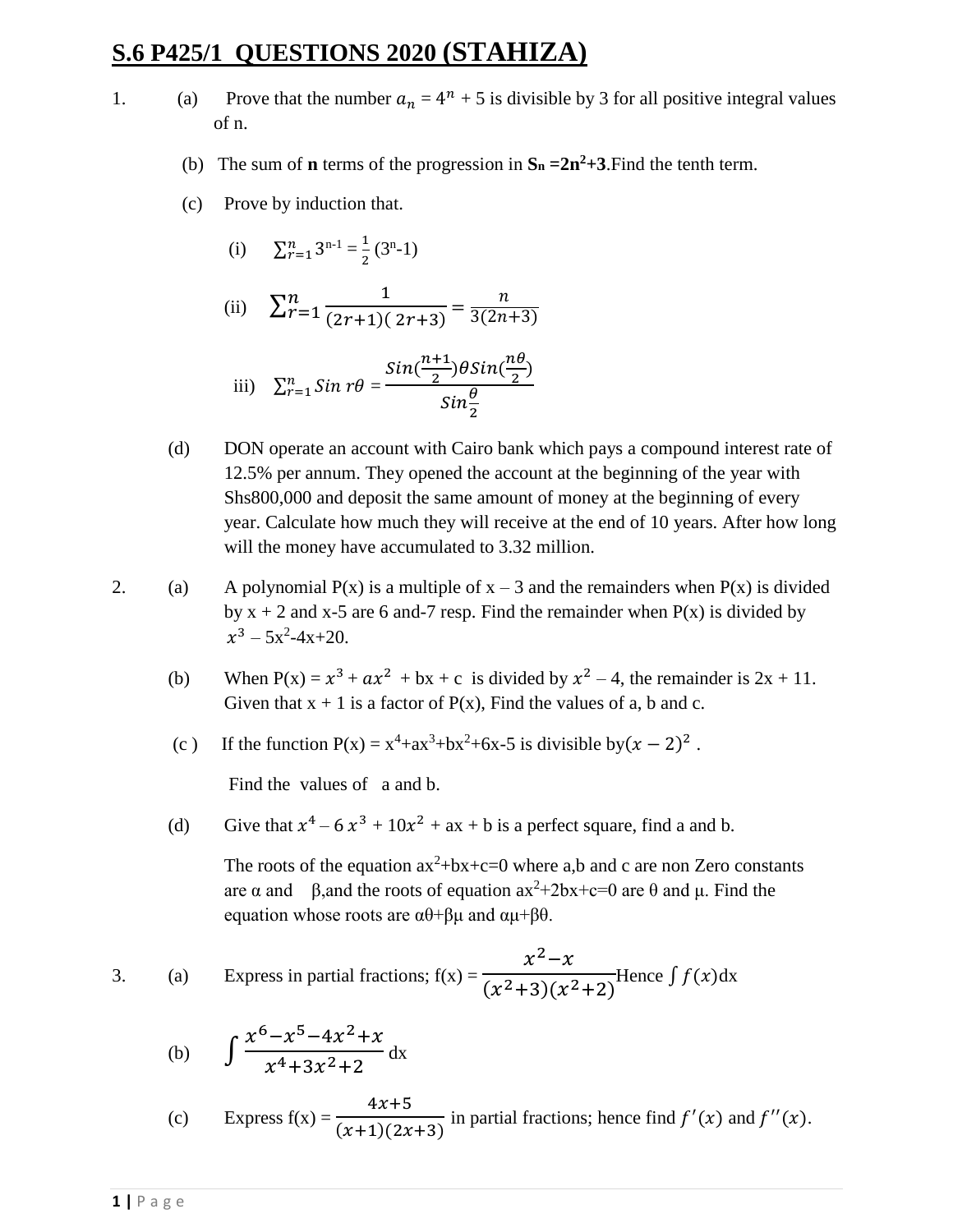d) Express 
$$
y = \frac{2x^2 + 3x + 5}{(x+1)(x^2+3)}
$$
 in partial fractions and hence show that  $\frac{dy}{dx} = -\frac{2}{3}$  when   
  $x=0$  , and evaluate  $\int_0^{\sqrt{3}} y dx$  state the mean value of y in the interval  $0 \le x \le \sqrt{3}$ 

4. Differentiate;

(a) 
$$
\sqrt[3]{\frac{x^2-2}{x^2+4}}
$$
 (b) 
$$
\sqrt{\frac{\sin 2x}{\cos^3 x}}
$$
 (d)  $e^{-3x} \sin^2 2x \cos 3x$  (e)  $\frac{e^{2x} \tan x}{(x^2-2)\sin x \cos x}$ 

(c) (i) If  $y = t^2$  - cos t and  $x = \sin t$ , find  $d^2y$  $\frac{d^2y}{dx^2}$ . (ii) Find  $\frac{dy}{dx}$  of **tan4x<sup>0</sup>** from1st principles.

5. Integrate the following;

(a) 
$$
\int_{1}^{3} \frac{2x^2 + 3x}{2x - 1} dx
$$
 (b)  $\int \frac{x + 1}{125x^3 - 8} dx$  (c)  $\int \frac{1}{(1 + \sqrt{x})\sqrt{x}} dx$ 

(d) 
$$
\int_0^{\pi/2} \sin^3 x \cos^2 x \, dx
$$
 (e)  $\int_0^{\pi/2} \sin 2x \sin 5x \, dx$ 

(f) Show that 
$$
\int_0^{T/4} (1 + \tan x)^2 dx = 1 + \ln 2
$$
 (g)  $\int \frac{1}{x^4 - 9} dx$ 

(g) Show that 
$$
\int_0^1 \frac{1}{(x+1)(x^2+2x+2)} dx = \frac{1}{2} ln \frac{8}{5}
$$

(h) Show that 
$$
\int_0^{\pi/2} \frac{\sin^3 x}{2 - \sin^2 x} dx = \frac{\pi}{2} - 1
$$

(i) Show that 
$$
\int_0^{\pi/2} \frac{4}{3+5\cos\theta} d\theta = \ln 3
$$

(j) 
$$
\int_0^{\pi/4} \frac{1}{5\cos^2\theta - 1} d\theta
$$
 (k)  $\int_0^3 \frac{x+3}{x^2 + 3} dx$ 

$$
(1) \qquad \int x \ln x \ dx \qquad (m) \qquad \int x \tan^2 x \ dx \qquad (n) \qquad \int x^3 \sec x^2 \ dx
$$

$$
\text{(o)} \qquad \int \frac{6(x-3)}{x(x^2+9)} \, \mathrm{d}x \qquad\n\text{(p)} \qquad \int \frac{e^x + e^{2x}}{1 + e^{2x}} \, \mathrm{d}x \qquad\n\text{(q)} \qquad \int_0^2 \frac{x^4 + 2x}{(x-1)(x^3-1)} \, \mathrm{d}x
$$

(r) Evaluate 
$$
\int_0^{\frac{\pi}{6}} \sec x dx
$$
 using **sinx**=u. Hence show that  $\int_0^{\frac{\pi}{6}} \sec^3 x dx = \frac{1}{3} + \frac{1}{4} ln 3$ 

6. (a) If  $y = e^x \sin x$ , Show that  $d^2y$  $\frac{d^{2}y}{dx^{2}} = 2($  $\frac{dy}{x}$  $dx$ - y). By further differentiation of this result, find the Maclaurin's expansion as far as the term in  $x^6$ .

(b) Show that using maclaurins theorem, 
$$
\ln \sqrt{\frac{1+x}{1-x}} = x + \frac{x^3}{3} + \frac{x^5}{5} + \frac{x^7}{7}
$$
.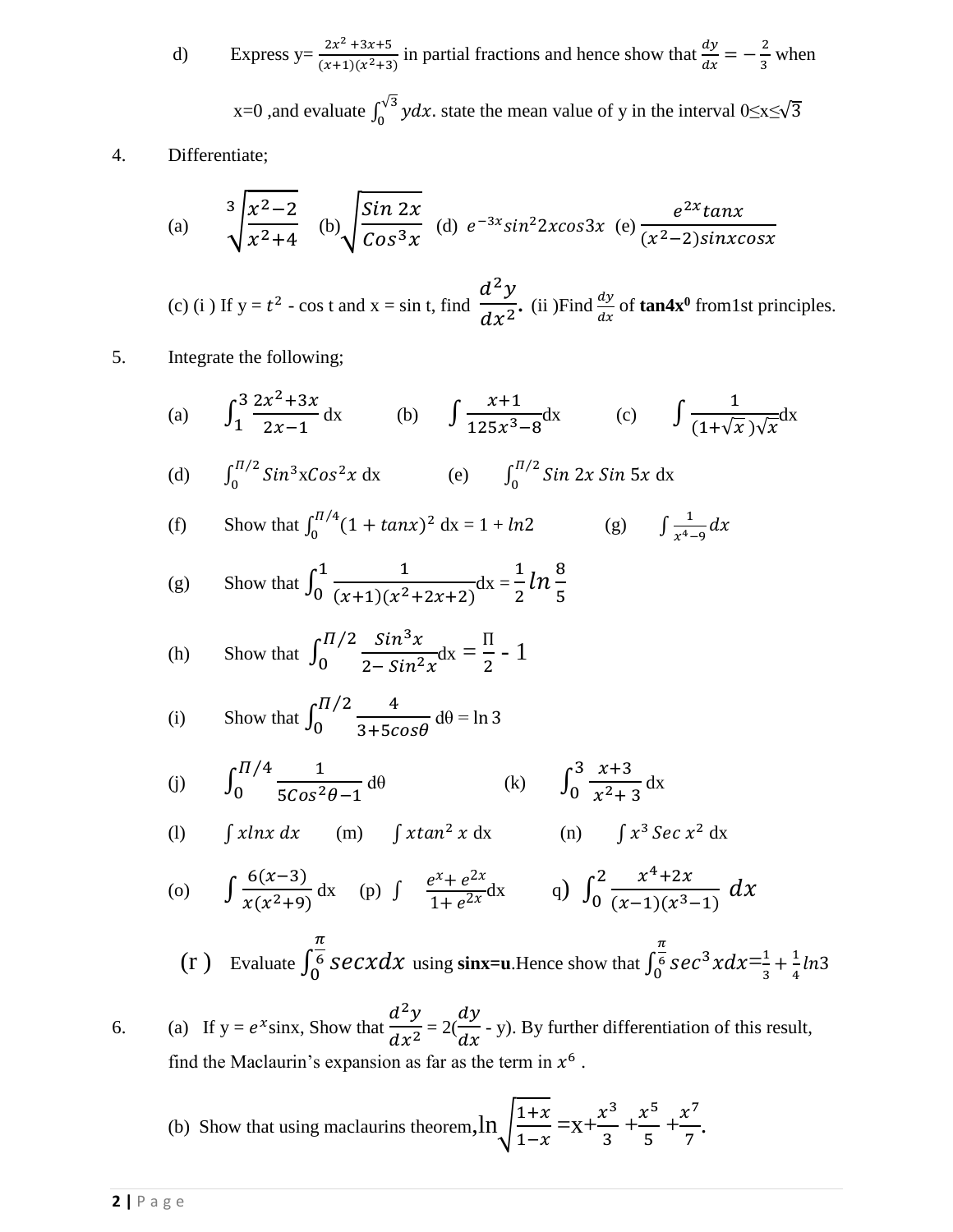(c) Show that if 
$$
y = e^{3x} \sin 4x
$$
,  $\frac{d^2y}{dx^2} - 6\frac{dy}{dx} + 25y = 0$ .

- 7. (a) Expand  $(8 + 3x)^{1/3}$  in ascending powers of x as far as the term in  $x^3$ , stating the values of x for which the expansion of x is valid. Hence obtain an approximate value for  $\sqrt[3]{8.72}$ 
	- (b) Expand  $(1 + 16x^2)^{1/2}$  in descending powers of x in the term as far as the third term.
	- (c ) Prove that if x is so small that its cube and other higher powers are neglected,then

$$
\sqrt{\frac{1+x}{1-x}} = 1 + x + \frac{1}{2}x^2
$$
. By taking  $x = \frac{1}{16}$ , Prove that  $\sqrt{17} = 4\frac{33}{128}$ 

- 8 (a) According to Newton's law, the rate of cooling of a body in air is proportional to the difference between the temperature  $T$  of the body and  $T_0$  of the air. If the air temp is kept constant at  $20^0$ c and the body cools from  $100^0$ Cto  $60^0$ C in  $20$ minutes, in what further time will the body cool to 30°C.
	- (b) A liquid is being heated in an oven maintained at constant temperature of 180°C. It is assumed that the rate of increase in temperature of the liquid is proportional to (180 –  $\theta$ ), where  $\theta^{\circ}C$  is the temperature of the liquid at time t minutes. If the temperature of the liquid rises from  $0^{\circ}$ C to 120 $^{\circ}$ C in 5 minutes, find the temperature of the liquid after a further 5 minutes.
	- ( c ) The rate of speed of bush fire spreading is proportional to the area of unburnt

Bush .At a certain moment 0.6 of the bush had been burnt, 2hrs later 0.65 of

The bush was bunrt.Find the fraction remaining unburnt after 5hours.

9. (a) (i) If 
$$
Z_1 = 6(Cos \frac{5}{12} \Pi + i Sin \frac{5}{12} \Pi)
$$
 and  $Z_2 = 3(Cos \frac{1}{4} \Pi + i Sin \frac{1}{4} \Pi)$ . Find  $Z_1 Z_2$  and  $\frac{Z_1}{Z_2}$  in the form  $a + ib$ .

(ii) Express each of the complex numbers in a polar form if

$$
Z_1 = \frac{\left(1 - \sqrt{3} i\right)^4 \left(2 + 2\sqrt{3} i\right)^5}{(3i - 4)^3}
$$
 and 
$$
Z_2 = \left(\cos\frac{\pi}{3} + i\sin\frac{\pi}{3}\right)^6
$$

- (b) Find the locus of the complex number  $|Z 1 i| < 3$ , represent it on the Argand diagram and shade the region representing it.
- (c) (i) Solve the equations  $Z^3 8i = 0$  and  $Z^3 + i = 0$ .

(ii) Find in the form  $a + ib$ , the roots of the equation  $Z^3 - 26 - 18i = 0$ 

(d) If z is a complex number,describe and illustrate on the argand diagram this locus

Given by each; (i)  $\left| \frac{z-2i}{z} \right|$  $\left|\frac{z-2i}{z-i}\right| = 2$  (ii)  $\arg(z + 2 + 3i) = \frac{\pi}{3}$  $\frac{\pi}{3}$ .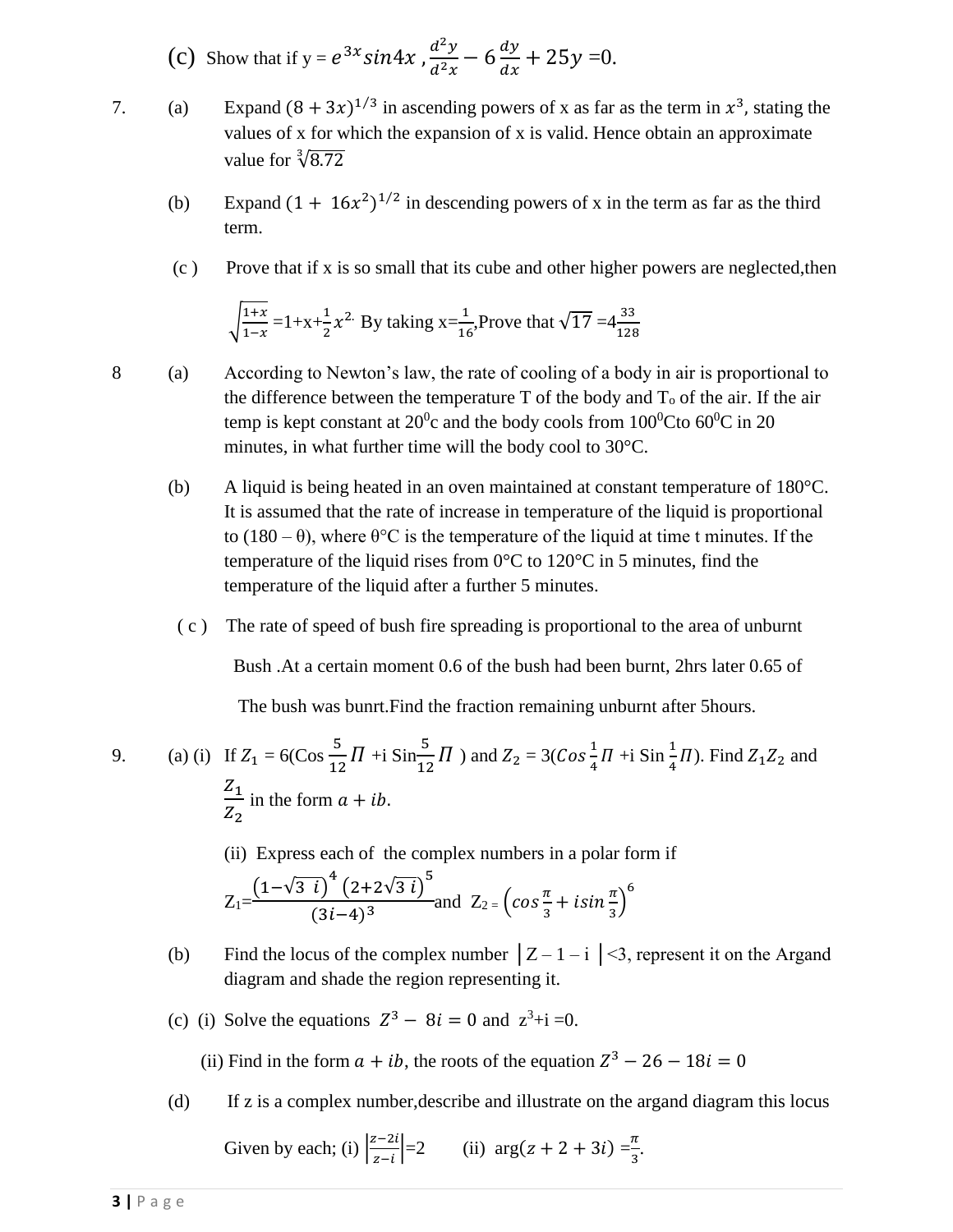- (e) Show that the locus of the complex number Z of  $|z + 1| = 2|z 1|$  is an ellipse and Find its equation,hence find its focus,eccentricity and equation of directrix.
- 10 Solve the following by row reduction to echelon form.
	- (b)  $3x 2y + 4z = -7$ ,  $x + y 6z = -10$  and  $2x + 3y + 2z = 3$
	- (c) By using the method of synthetic division, divide

 $6x^4 - 17x^3 + 22x - 9$  by 2x -3

- (d) Find the equation of circle that touches line  $y=x$  at pt (3,3) and passes thru B(5,9).
- (e) Solve the simultaneous equations

 $2^{x} + 4^{y} = 12$  and  $3(2^{x}) - 2(2^{2y}) = 16$ . Hence show that  $4^{x} + 4(3^{2y}) = 100$ 

(f) When the quadratic expression  $ap^2$ + bp + c is divided by p-1, p-2 and p+1, the remainders are 1, 1 and 25 respectively. Determine the factors of the expression.

11. (a) Find the term independent of x in the expansion of  $(2x - \frac{1}{x})$  $(\frac{1}{x^2})^{12}$ 

(b) Expand  $\left(\frac{1+x}{1+2x}\right)$  $\frac{1+x}{1+3x}$ )<sup>1/3</sup> up to the term. Hence by taking x = 1/125, use your result to calculate the cube root of 63 correct to four decimal places.

12. (a) Show that 
$$
\cos^{-1}\left(\frac{63}{65}\right) + 2\tan^{-1}\left(\frac{1}{5}\right) = \sin^{-1}\left(\frac{3}{5}\right)
$$

(b) Solve the equation (i) Sin 3x +  $\frac{1}{2}$  = 2 Cos<sup>2</sup> x for 0°  $\le x \le 360$ °

(ii) 
$$
4\sin x \cos 2x \sin 3x = 1
$$
 for  $0^{\circ} \le x \le 180^{\circ}$ 

(c) Show that in any triangle A B C,  $\tan\left(\frac{B-C}{2}\right)$  $\left(\frac{-c}{2}\right) = \frac{b-c}{b+c}$  $\frac{b-c}{b+c}$  cot  $\left(\frac{A}{2}\right)$  $\frac{1}{2}$ ). Then solve the triangle two sides 5 and 7 and the included angle of 45°.

(d) Show that for all values of  $\theta$ ,  $\cos\theta$  +  $\cos\left(\theta + \frac{2}{3}\right)$  $\left(\frac{2}{3}\pi\right) + \cos\left(\theta + \frac{4}{3}\right)$  $(\frac{4}{3}\pi) = 0.$ 

Hence show that  $cos^2 \theta + cos^2 \left( \theta + \frac{2}{3} \right)$  $\left(\frac{2}{3}\pi\right) + c 0 s^2 \left(\theta + \frac{4}{3}\right)$  $\frac{4}{3}\pi$  =  $\frac{3}{2}$  $\frac{5}{2}$ .

(e) (i) Prove that  $4\cos\theta 3\cos\theta + 1 = \frac{\sin 5\theta}{\sin \theta}$  $sin\theta$ 

(ii) In any triangle ABC, Prove that 
$$
\text{TanBcotC} = \frac{a^2 + b^2 - c^2}{a^2 - b^2 + c^2}.
$$

13. (a) Solve the inequality,

(i) 
$$
\frac{x-1}{x-2}
$$
 >  $\frac{x-2}{x+3}$  (ii)  $2|x-1| = |x+3|$  (iii)  $|5x-6| = x^2$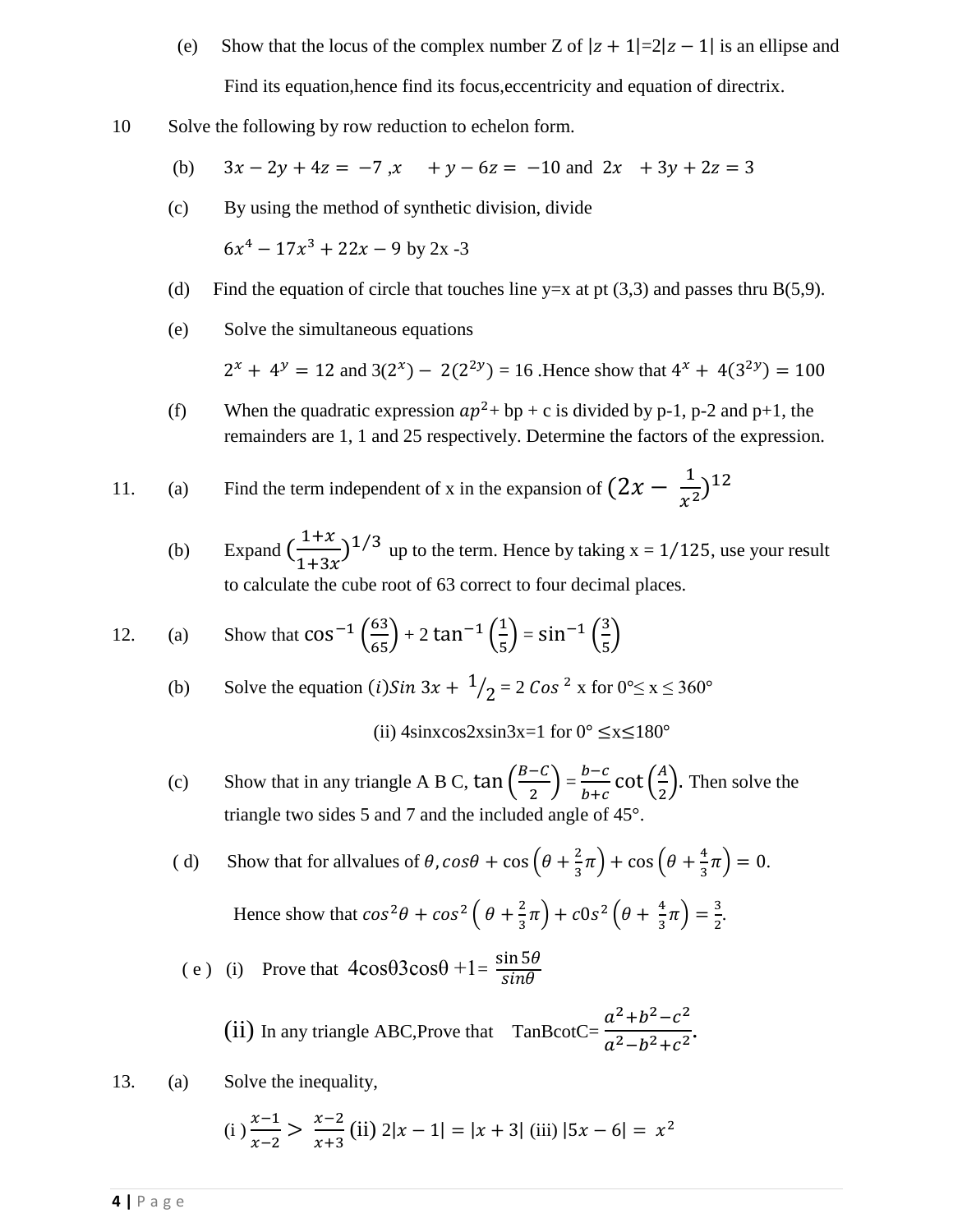(b) Sketch the curve 
$$
f(x) = \frac{x^2 + 2x + 3}{x^2 + 3x + 2}
$$
.

(c) If  $y = \frac{(x-1)^2}{(x+1)(x+2)}$  $\frac{(x-1)^{n}}{(x+1)(x-3)}$ . Find the values of y for which the curve is not defined,

Hence find the nature of the turning points. sketch the curve.

(d) Find the co-ordinate of intersection of  $y = \frac{x}{x^2}$  $\frac{x}{x^2+1}$  and  $y = \frac{x}{x+1}$  $x+3$ 

 Sketch both curves on Same axes and show that the area of finite region in the first quadrant enclosed by two curves is 7  $\frac{1}{2}$ *ln*5 -3ln3-2.

.

(e) The domain of the function defined by 
$$
f(x) = \frac{4(2x-7)}{(x-3)(x+1)}
$$
 is the set of all real

Values of x other than 3 and  $-1$ . Express  $f(x)$  in partial fractions, hence or Otherwise, show that  $f^1(x)$  is zero for two +ve integral values of x. Find the Turning points of this function. Hence sketch  $f(x)$ . Dertermine the area of the Region bounded by the cyrve, the x-axis and the lines  $x=4$ ,  $x=6$ .

( Leave your answer in logarithmic form.)

- 14. (a) Show that at any point on the hyperbola  $x^2$  $\frac{x^2}{a^2} - \frac{y^2}{b^2}$  $\frac{y}{b^2} = 1$  may be written as (a sec  $\theta$ , b tan  $\theta$ )
	- (b) Find c in terms of a, b, m if  $y = m x + c$  is a tangent to the hyperbola  $\frac{x^2}{a^2} - \frac{y^2}{b^2}$  $\frac{y}{b^2} = 1$ . Find the asymptotes.

(c) The normal at the point P(5 Cos $\theta$ , 4sin $\theta$ ) on the ellipse  $\frac{x^2}{a^2} + \frac{y^2}{b^2} = 1$  meets the X and Y axes at Land M respectively. Show that the locus of R ,the midpoint of LM is an ellipse having the same eccentricity as the given ellipse.

- (d) The curve  $b^2x^2 + a^2y^2 = a^2b^2$  intersects the positive X-axis at A and the Y-axis at B.
	- (i) Determine the equation of the perpendicular bisector of AB.
	- (ii) Given that this line intersects the X-axis at P and that M is the bisection of AB.Show that the area of triangle PMA is  $b(a^2+b^2)$ 8